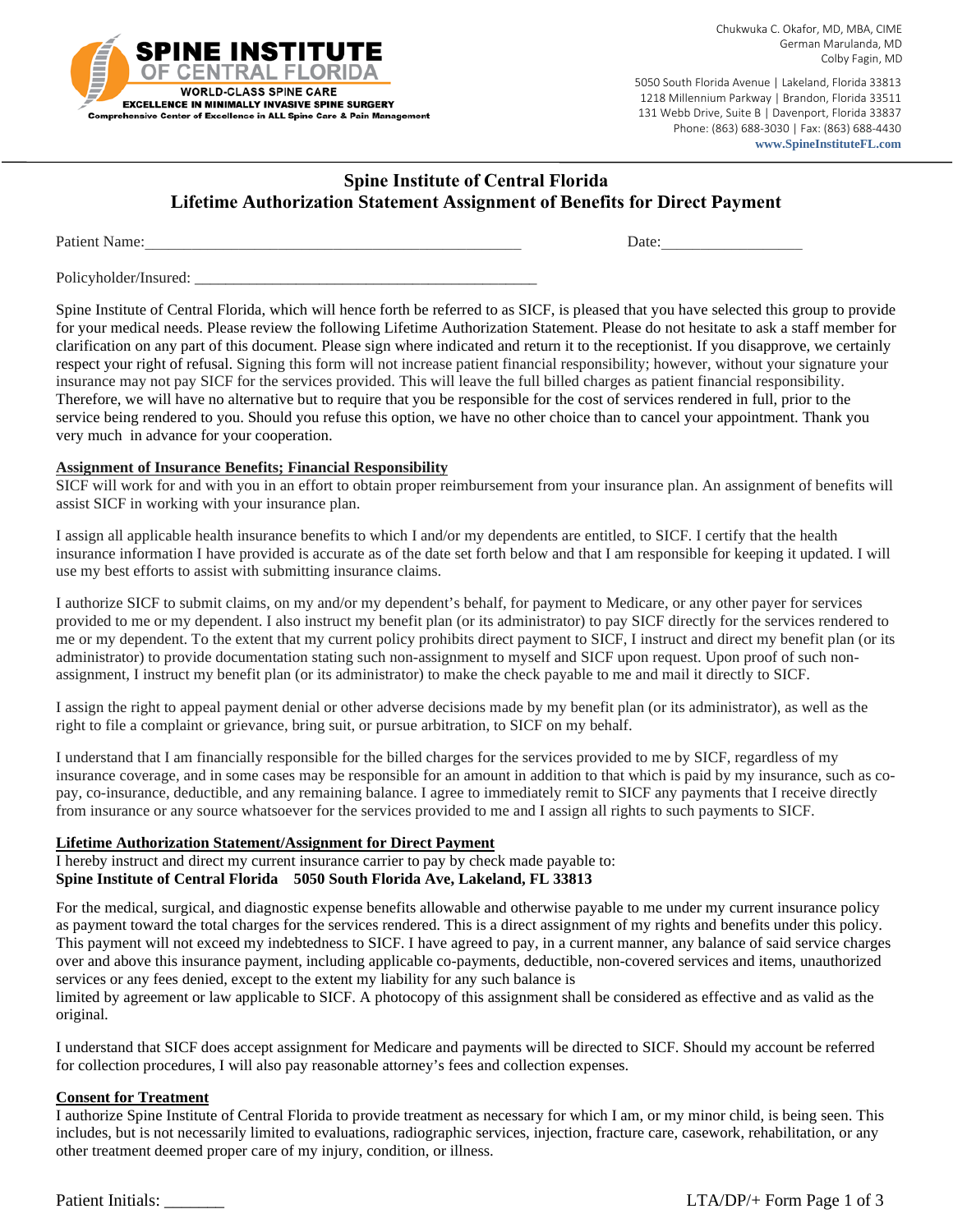

 Chukwuka C. Okafor, MD, MBA, CIME German Marulanda, MD Colby Fagin, MD 5050 South Florida Avenue | Lakeland, Florida 33813 1218 Millennium Parkway | Brandon, Florida 33511 131 Webb Drive, Suite B | Davenport, FL 33837 Phone: (863) 688-3030 | Fax: (863) 688-4430  **www.SpineInstituteFL.com**

#### **Authorization to Release Information**

I hereby authorize Spine Institute of Central Florida to release any medical information in connection with these services to any person or corporation which is or may be liable for all or any portion of the charges, including insurance companies, health care service plans, workers' compensation carriers, adjusters or attorneys, to the extent necessary to obtain reimbursement; Also to my personal physician, referring physicians, or primary care physician. **I am aware that any/all information contained within my medical records/chart is the Property of Spine Institute of Central Florida.** SICF may need to obtain information from other sources in order to receive appropriate reimbursement from all available insurance sources.

#### **Request for Insurance Disclosure**

I authorize and direct any holder of medical information or documentation that may include city, county, and state accident reports about me or my dependent to release such information to SICF, its billing agents, CMS, its carriers and agents and/or any other payers or insurers as may be appropriate to determine any benefits payable for these or any other medical services provided to me or my dependent by SICF.

Pursuant to Florida Statutes Section 627.4137 relating to disclosure of insurance information, I am requesting the required statement under oath of a corporate officer, insurer's claims manager, or superintendent setting forth the following information regarding each known insurance policy, including umbrella or excess insurance: a) name of each insurer b) name of each insured c) limits of liability coverage d) limits of uninsured motorist coverage e) a statement of any policy or coverage defense f) a copy of each policy. Please respond by sending the requested information to 5050 South Florida Avenue Lakeland, FL 33813 or by fax at 863-688-4430 within 2 weeks.

#### **ERISA Authorization (Only Applies to Employer Sponsored Plans):**

I hereby assign and designate SICF to act as my agent and/or authorized representative, to the full extent permissible under the Employee Retirement Income Security Act of 1974 ("EIRSA"). I grant SICF the right to act on my behalf, as my agent, for the purpose of obtaining payment and/or reimbursement for all medical treatment and/or services rendered to me by SICF and its affiliates; including but not limited to: (a) make claims against insurers or other third-party payors; (b) initiate, prosecute, and/or defend litigation, arbitration, and all other legal remedies; (c) enforce my rights to benefits; (d) sue on my behalf; (e) recover expenses, damages, legal fees, penalties or fines, and interest fees from my insurer; and (f) pursue and receive benefits and direct payment from my insurer and/or third-party payor(s).

I further assign SICF and its affiliates the right to pursue any available administrative appeals on my behalf, and to pursue any cause of action, with respect to any healthcare expense(s) incurred as a result of the service(s) I or my dependent received or will receive from SICF; including claims for violations of ERISA, to the extent permissible by law. These rights include all rights to act on my behalf with respect to initial determinations of claims, to pursue appeals of benefit determinations under the plan, to obtain records, and to claim on my behalf such medical or other health care service benefits, insurance or health care benefit plan reimbursement and to pursue any other applicable remedies.

To the extent that the applicable insurance policy and/or employee health care benefit plan lawfully prohibits any such assignments described above, I authorize SICF to take the above actions on my behalf. I assign to SICF the right to act as my agent and/or authorized representative, enforce my rights to benefits, and pursue and receive direct payment from my insurer.

Additionally, I have granted SICF limited power of attorney to act on my behalf, for the purpose of enforcing my rights to benefits, obtaining payment and/or reimbursement for all medical treatment and/or services rendered to me by SICF and its affiliates; as well as arbitrate, make claims, sue, and initiate or continue any and all other legal remedies on my behalf, recover expenses, damages, legal fees, penalties, interest, fines from my insurer, and pursue and receive benefits and direct payment from my insurer or third-party payer. I have granted SICF full authority to act in any reasonable and necessary manner for the purposes of exercising the above powers. I understand and fully agree to grant this power for purposes described.

The undersigned certifies that he/she has read and fully understands all the above, and as the patient, guarantor, or the patient's responsible party, fully agrees to and accepts all the terms above.